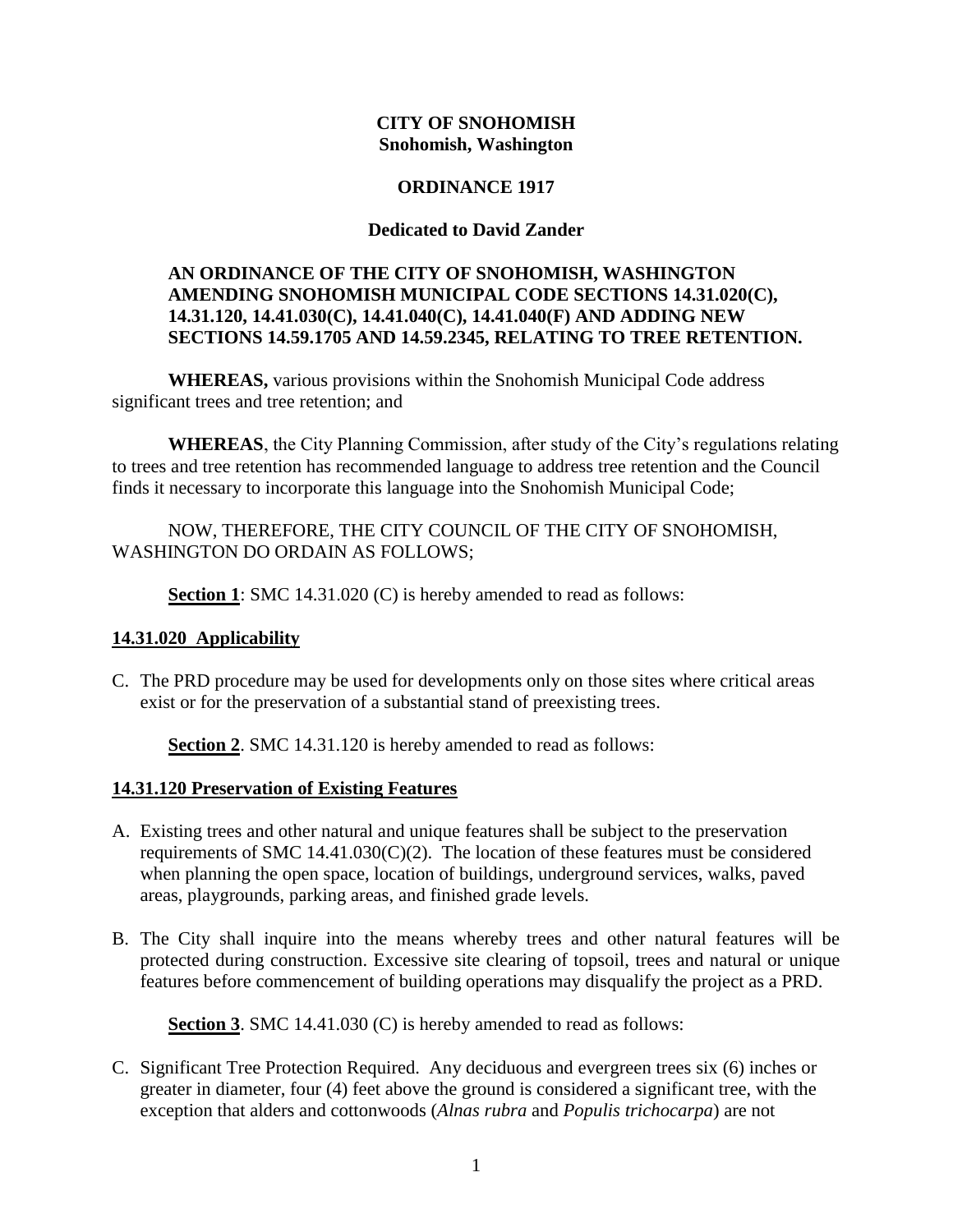considered significant. The property owner will either furnish a site plan showing all significant trees, or have an arborist provide a certificate stating there are no significant trees on the property. Except for commercially grown Christmas trees*.*

For property proposed for single-family detached residential development, capable of being subdivided*,* Applicant*s* shall retain significant trees, except in the following areas: utility corridors, roads, and building pads. If any significant trees are proposed to be removed, then the Design Review Board must be given a tour of the property by the applicant, at the Board's discretion.

**Section 4. SMC 14.41.030 (C)(2) is hereby amended to read as follows:** 

- 2. Replacement if Significant Trees Removed.
	- a. For trees not exempted from removal the following shall apply: For any trees to be removed (except for diseased or dying trees*)* the City shall require the applicant to plant three (3) times the number of the trees that were removed (no replacement of Alder or Cottonwood trees is required). Each of the replacement trees must be at least two and one-half (2½) inches in diameter as measured four (4) feet above grade for deciduous trees, and a minimum of ten (10) feet in height for evergreen trees. Trees shall be replaced according to a plan, prepared by the applicant, and as approved by the City. For the removal of diseased or dying trees, an arborist, hired by the City, at the applicant's expense, shall determine which trees are healthy and shall provide a written report on their findings. Any tree, which poses an immediate threat to property, may be removed if a report from a qualified consultant is submitted and approved by the City. A two-year maintenance bond shall be provided for all replacement trees in an amount equal to no less than 200 percent of the arborist's estimate.
	- b. In the event that a property owner believes that a threat to life or property exists with regard to an existing tree, the property owner may request that the City Planner or his or her designee evaluate the tree, and if in the City Planner concurs that a hazardous condition exists, the property owner may approve the remove of the tree without a report from a qualified consultant.
		- 1) Replacement trees may be located in the street planter strip adjacent to the property.
		- 2) Subdivision development involving the removal of significant trees may locate replacement trees in the street planter strip on or adjacent to the development. If the number of replacement trees exceeds the number of trees required for street planters, then the developer may locate the trees off-site in street planter strips. The location of off-site replacement trees shall be reviewed and approved by the City Hearing Examiner.
			- a. For properties capable of being subdivided, 1 significant tree for each legal lot area may be removed annually. Property owners shall provide the City with written notice of removal within 30 days of removal.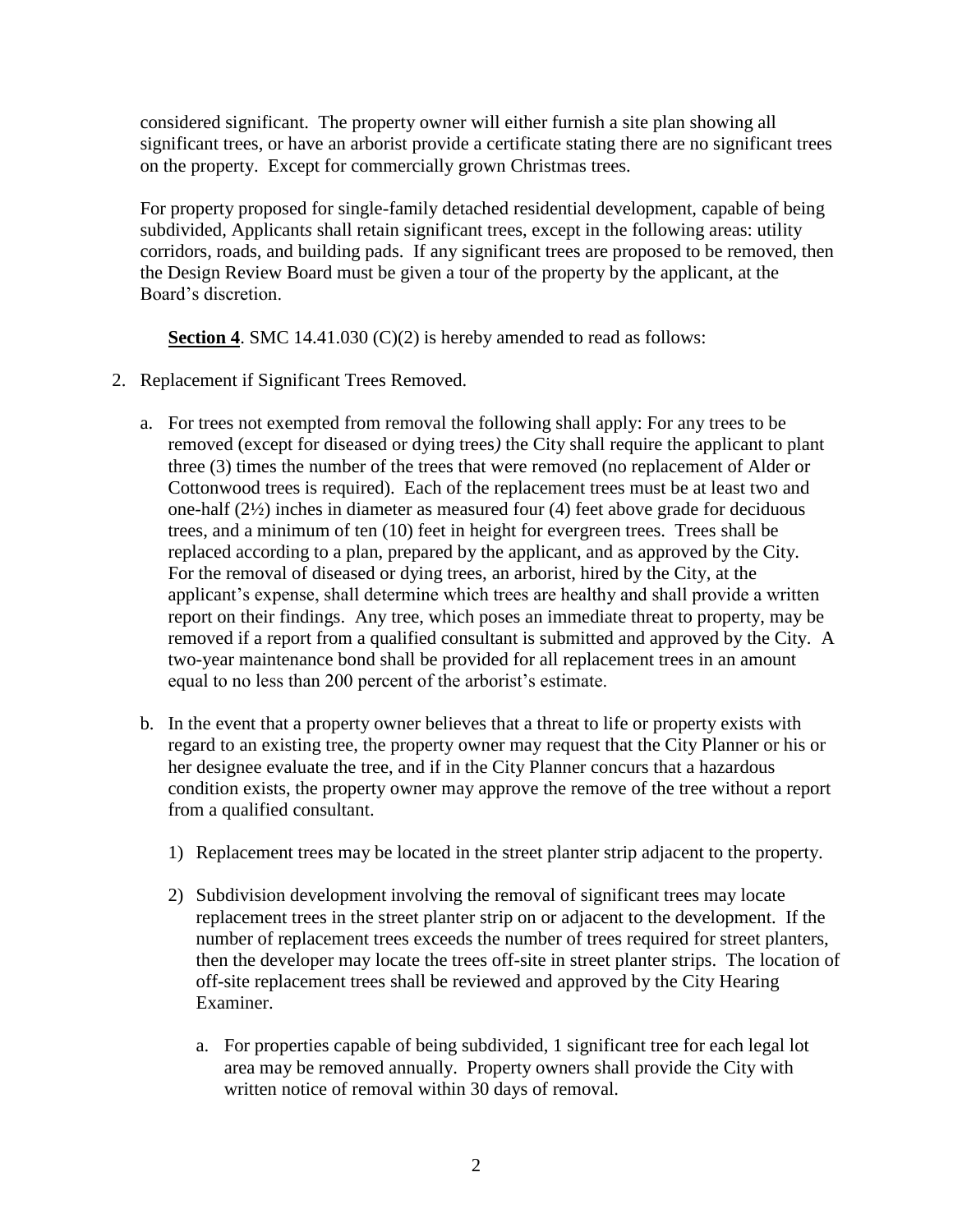- b. Individuals removing significant trees in violation of this chapter shall be subject to the enforcement provisions of SMC Chapter 14.21.
- c. For each significant stand of trees preserved during the platting process, one additional building lot may be created, subject to the lot dimensional requirements of SMC 14.31.110. The maximum dwelling units (per SMC 14.31.030(C) for a PRD may be increased 20 percent. Developments taking advantage of this provision shall be subject to design review provisions of SMC 14.39.040(B).
- d. For each significant stand of trees preserved during the development of properties with a multi-family or BP land use designation, one additional dwelling unit may be created to a maximum of 20 percent over the number which could be achieved per SMC 14.29.360. Developments taking advantage of this provision shall be subject to design review provisions of SMC 14.39.040(B).

**Section 5.** SMC 14.41.040(C) is hereby amended to read as follows:

- C. Plant Materials. Landscape plant materials shall be selected from Appendix G of the City of Snohomish's National Historic District Design Guidelines. Selected plants must be suited to local soil conditions if the site is not irrigated.
	- 1. Street Trees.
		- a. All subdivisions shall supply street trees along the entire frontage of the property and any interior streets. Trees must be planted to the following standards:
			- 1) 3½ feet back from the face of the curb.
			- 2) 5 feet from underground storm or sanitary sewer lines
			- 3) 10 feet from utility poles
			- 4) 7½ feet from driveways
			- 5) 20 feet from street lights or existing trees
			- 6) The lowest limb of a street tree shall be 8 feet from the ground.
			- 7) Trees located in the sidewalk require a minimum sidewalk width of 12 feet from the back of the curb to the face of the building.
			- 8) Trees in planting strips 6 feet in width shall provide 1 small tree every 16 feet.
			- 9) Trees in planting strips 10-15 feet in width shall provide 1 medium tree every 25 feet.
			- 10) Trees in planting strips 15 feet in width or greater shall provide 1 large tree every 35 feet.
		- b. The following land use actions shall require the installation of street trees:
			- 1) Short Plat
			- 2) Formal Plat
			- 3) Site Development Plan
			- 4) Conditional Use Permit
			- 5) Any activity involving street frontage improvements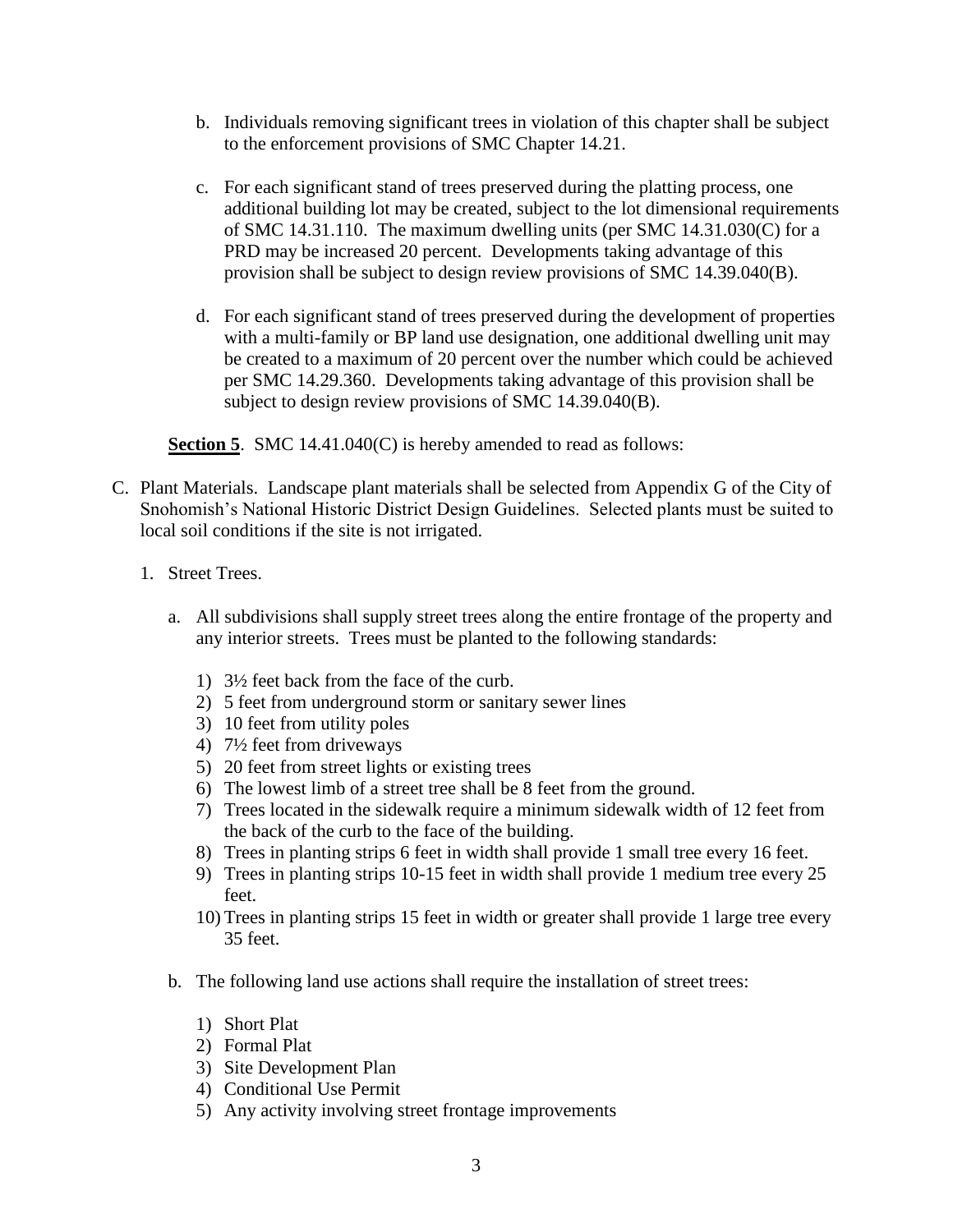## 6) Rebuilding or installation of a street

c. All trees planted adjacent to streets or in street right(s)-of-way must have approval from the City prior to planting and conform to the ROW Vegetation Ordinance (Ordinance No. 1507). The following street trees shall be used in planter strips:

| <b>STREET TREES</b>                                        |                                                                       |                                                                      |
|------------------------------------------------------------|-----------------------------------------------------------------------|----------------------------------------------------------------------|
| <b>Small Trees</b>                                         | <b>Medium Trees</b>                                                   | <b>Large Trees</b>                                                   |
| $(16 \text{ ft. maximum spacing})$                         | (25 ft. maximum spacing)                                              | (35 ft. maximum spacing)                                             |
| Acer ginnala                                               | Acer cappadocicum, A. campestre                                       | Acer pseudoplatanus (Sycamore                                        |
| Acer pennsylvanicum                                        | Acer davidii                                                          | maple)                                                               |
| Acer rubrum 'Armstrong' 'Scanlon'                          | Acer platanoides 'Cavalier'                                           | Aesculus hippocastanum                                               |
| Amelanchier laevis                                         | 'Columnare' 'Crimson King'                                            | (horsechestnut)                                                      |
| Carpinus betulus pyramidalis<br>(Pyramidal hornbeam)       | 'Emerald Queen' 'Globosum'<br>'Summershade' etc.                      | Castanea mollisima, C. sativa<br>(Chinese and Spanish chestnuts)     |
| Cercidiphyllum japonicum (Katsura<br>tree)                 | Acer rubrum (Red maple) 'October<br>Glory' 'Red Sunset' 'Schlesinger' | Fagus sylvatica and vars. cuprea,<br>purpurea, European beech, copr. |
| Crataegus phaenopyrum (Washington<br><i>thorn</i> )        | Acer saccharum (Sugar maple) 'Green<br>Mountain' 'Sweet Shadow'       | beech, purple beech<br>Gingko biloba (Maidenhair tree)               |
| Davidia involucrata (Dove tree)                            | (cutleaf)                                                             | Liriodendron tulipifera (Tulip tree)                                 |
| Fagus sylvatica 'Dawyck' (Pyramidal<br>beech)              | Aesculus carnea and A.c. brioti (Pink,<br>red horsechestnuts)         | Pterocarya spp. (Wingnuts)<br>Quercus borealis, Quercus rubra        |
| Fraxinus ornus (Flowing ash)                               | Betula nigra, B. papyrifera (River                                    | (Red oaks)                                                           |
| Ginkgo biloba 'Sentry' (Columnar                           | birch, paper birch)                                                   |                                                                      |
| ginkgo)                                                    | Carpinus betulus (Hornbeam)                                           |                                                                      |
| Malesia monticola (Silverbell)                             | Celtis occidentalis (Hackberry)                                       |                                                                      |
| Magnolia grandiflora (Everegreen                           | Cladastris lutea (Yellowwood)                                         |                                                                      |
| magnolia) Non-windy site only                              | Fraxinus (Ash) 'Flame' 'Golden                                        |                                                                      |
| Malus floribunda and selected small-<br>growing crabapples | Dessert' 'Marshall Seedless' 'Rose<br>Hill' 'Summit'                  |                                                                      |
| Prunus subhirtella autumnalis                              | Gleditsia (Honeylocust) only thornless                                |                                                                      |
| (Autumnalis cherry)                                        | vars. 'Skyline' 'Shademaster' etc.                                    |                                                                      |
| Prunus sargenti columnaris                                 | Liquidambar styraciflua (Sweet gum)                                   |                                                                      |
| (Columnar Sargent cherry)                                  | and newer vars.                                                       |                                                                      |
| Prunus, flowering plums, x blieriana,                      | Magnolia kobus                                                        |                                                                      |
| 'Newport,' 'Thundercloud,' etc.                            | Malus, flowering crabapples,                                          |                                                                      |
| Pyrus calleryana (Bradford pear)                           | 'Snowdrift' 'Wintergold'                                              |                                                                      |
| 'Chanticleer,' 'Trinity'                                   | Metasequoia (Dawn redwood)                                            |                                                                      |
| Quercus flex (Holly oak)                                   | Morus alba 'Kingan' (Seedless                                         |                                                                      |
| Quercus robur 'Fastigiata'                                 | mulberry)                                                             |                                                                      |
| Sorbus aria (Whitebeam)                                    | Prunus cerasifera pissardi                                            |                                                                      |
| Stewartia pseudocamellia                                   | Prunus sargenti, P. whitcombi, P.                                     |                                                                      |
| Styrax japonica (Snowdrop tree)                            | yedoensis, and cherries 'Accolade'                                    |                                                                      |
| Umbellularia (California laurel,<br>Oregon myrtle)         | 'Akebono' 'Kwanzan' 'Shirofugen'<br>'Ukon' etc.                       |                                                                      |
|                                                            | Quercus coccinea (Scarlet oak)                                        |                                                                      |
|                                                            | Quercus palustris 'Sovereign'                                         |                                                                      |
|                                                            | Quercus phellos, Q. robur, Q.                                         |                                                                      |
|                                                            | shumardii (Willow oak, English                                        |                                                                      |
|                                                            | oak, Texas red oak)                                                   |                                                                      |
|                                                            | Tilia cordata (Littleleaf linden)                                     |                                                                      |
|                                                            | 'Greenspire' 'Rancho' 'Salem'                                         |                                                                      |

*Tilia euchlora (Crimean linden) Zelkova serrata 'Village Green'*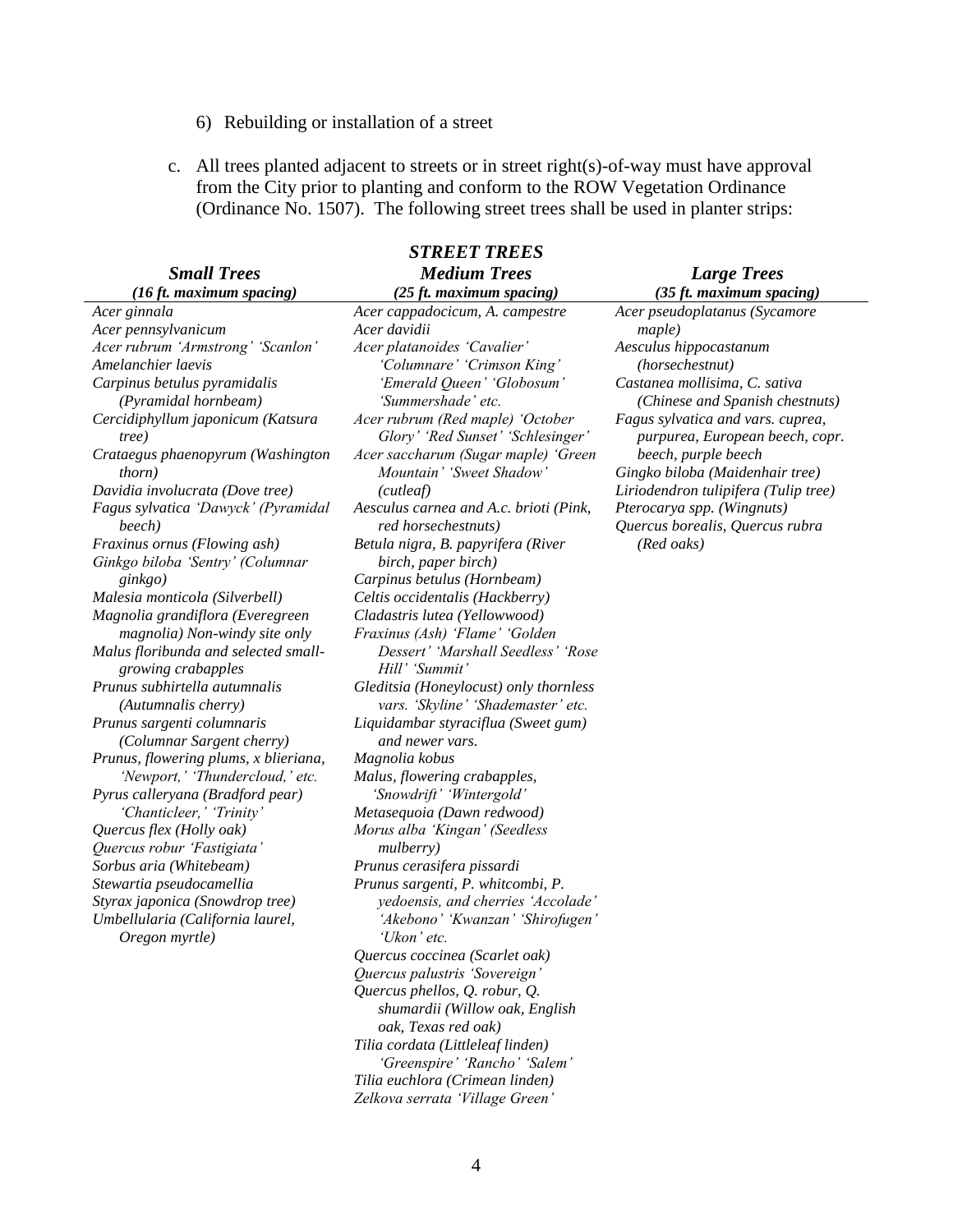- 2. Trees. Deciduous trees or broad leaf evergreen trees shall have a minimum caliper two and one-half (2½) inches measured four (4) feet above ground level. Trees in street rightof-way shall be a minimum two (2) inch caliper, dbh*.* Coniferous trees shall be a minimum of six (6) feet in height.
- 3. Shrubs and Ground Cover. An informal arrangement of plants shall be installed in order to provide a variety of height and texture that will enhance the architectural designs and attractively screen views of parked vehicles and visually incompatible site land uses**,** including, but not limited to, parking, dumpsters and service areas. Unless more specifically required, ground covers shall be installed so there is at least 75 percent coverage in two years. Installed shrubs shall be a minimum eighteen (18) inches in height, when mature height is three (3) feet for more. Shrubs with mature height of less than three (3) feet shall be a minimum of twelve (12) inches in height at planting.

**Section 6.** SMC 14.41.040(F)(3) is hereby amended to read as follows:

- 3. Parking. All parking lot and open vehicular use areas shall meet the following requirements for interior lot development:
	- a. Density. Planting areas shall constitute at least 5 percent of the parking and vehicular use area in commercial districts and 10 percent of the parking and vehicular use area in all other developments, except for developments of single-family residences.
	- b. Minimum Area. The minimum planting area permitted shall be forty-five (45) square feet with a minimum interior width of five (5) feet. For planter islands the width must average a minimum of five (5*)* feet for the full length of the planting area.
	- c. Location of Plantings. All parking lot planting areas must be located between parking stalls or the end of parking columns. The landscaping may be peninsular or island-type (See Landscape Development Guide for suggested layouts). No building or recreation area shall be considered contributing toward satisfaction of these requirements.
	- d. Plantings. One (1) tree for each seven (7) parking stalls shall be provided (see Figures 5, 6 and 7). The remaining area shall be landscaped with shrubs and/or living ground cover as specified by the landscape type in subsection (G) of this section.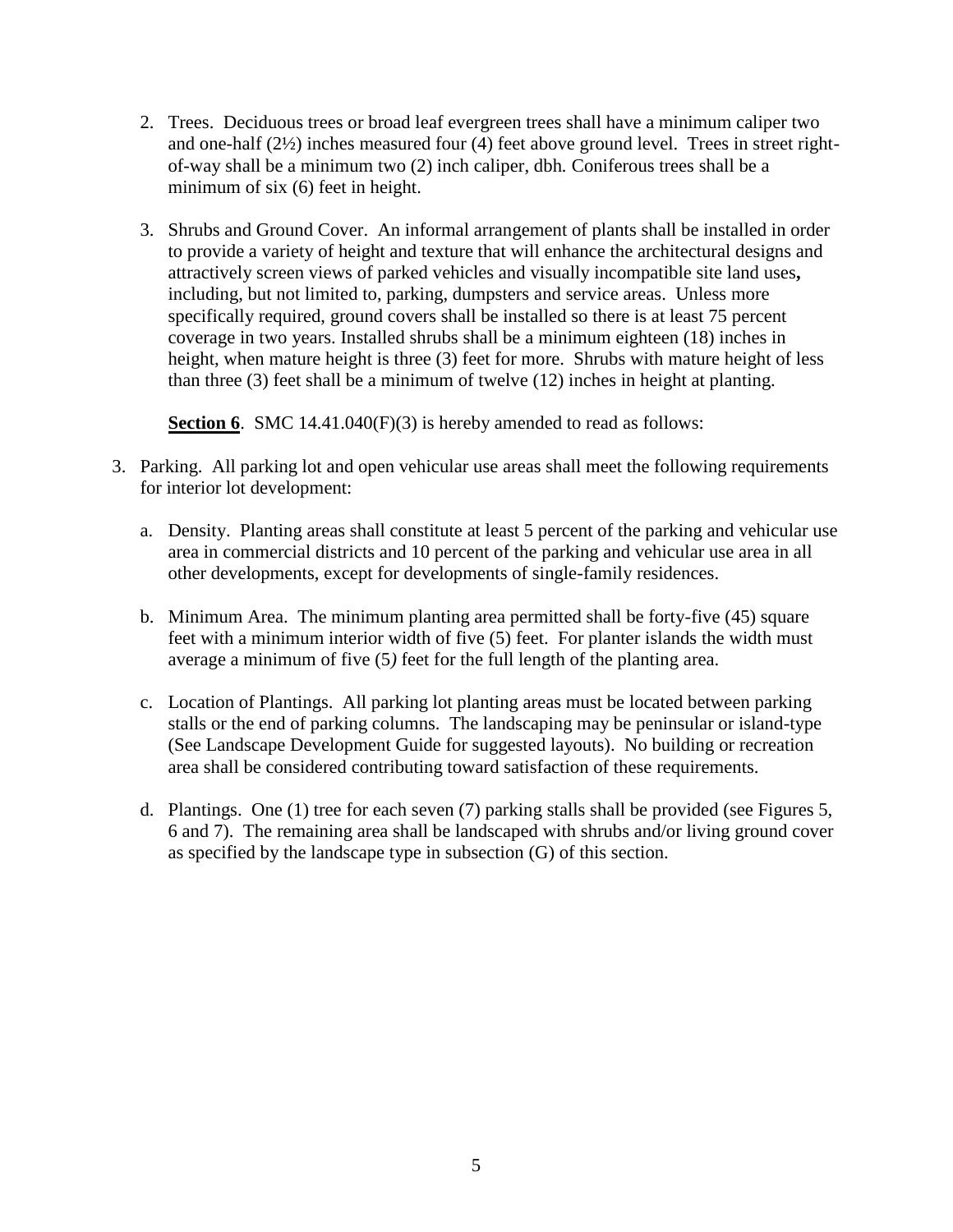# *FIGURE 5 14.41.040(F)(3)(d)(1)*

# *One tree for every seven (7) stalls Groundcover (See SMC 14.41.040(G) for required groundcover)*

# *FIGURE 6 14.41.040(F)(3)(d)(2)*



*Tree guards required*

*FIGURE 7 14.41.040(F)(3)(d)(3)*